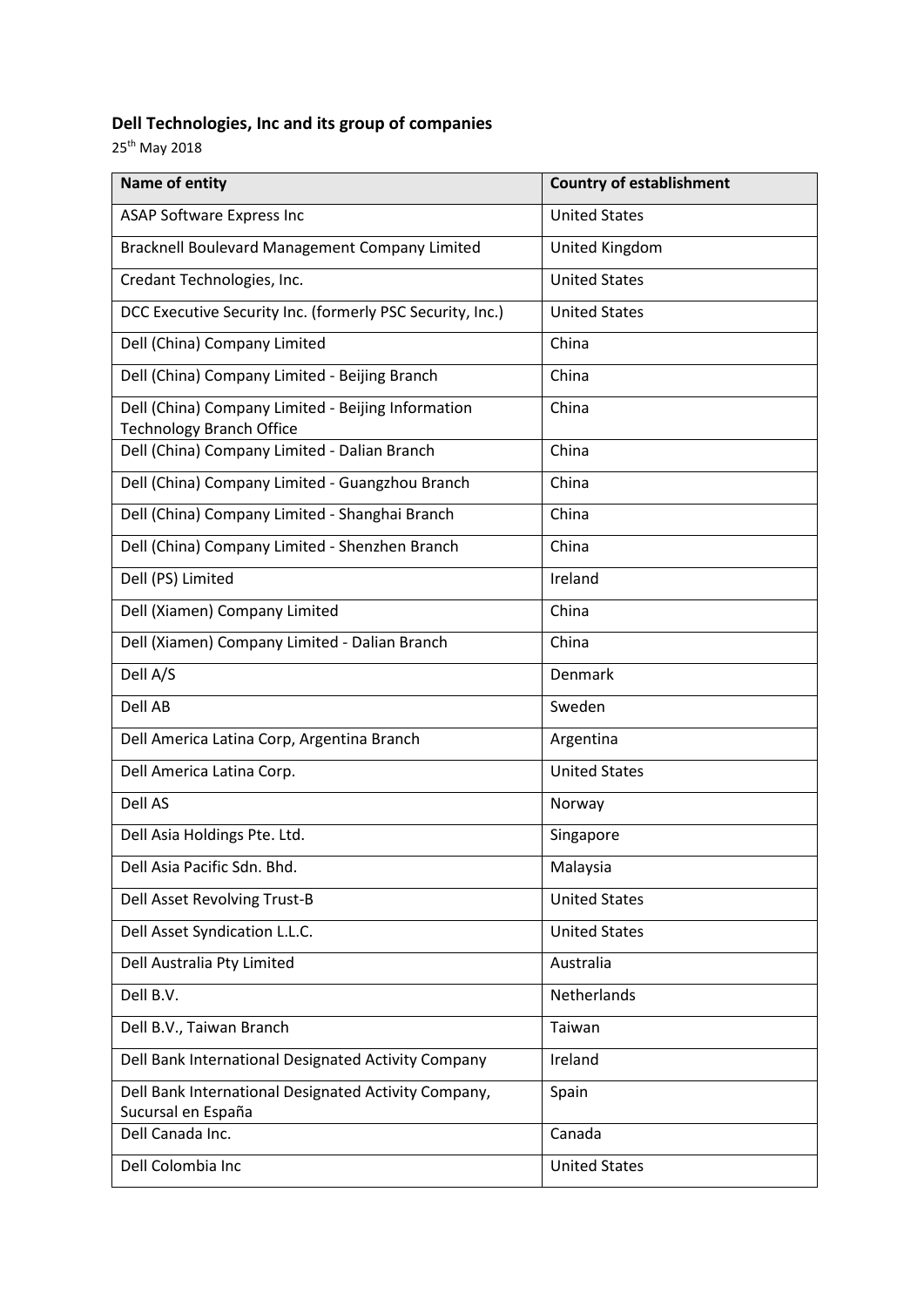| Dell Colombia Inc - COLOMBIA BRANCH                                    | Colombia             |
|------------------------------------------------------------------------|----------------------|
| Dell Computadores do Brasil Ltda.                                      | <b>Brazil</b>        |
| Dell Computer (Pty) Limited                                            | South Africa         |
| Dell Computer De Chile Ltda.                                           | Chile                |
| Dell Computer EEIG                                                     | United Kingdom       |
| Dell Computer Holdings L.P.                                            | <b>United States</b> |
| Dell Computer SA                                                       | Spain                |
| Dell Computer Services de Mexico S.A. de C.V.                          | Mexico               |
| DELL Computer spol. s r.o.                                             | Czech Republic       |
| Dell Conduit Funding-B L.L.C.                                          | <b>United States</b> |
| Dell Corporation (Thailand) Co., Ltd.                                  | Thailand             |
| <b>Dell Corporation Limited</b>                                        | United Kingdom       |
| Dell Depositor L.L.C.                                                  | <b>United States</b> |
| <b>Dell DFS Corporation</b>                                            | <b>United States</b> |
| Dell DFS Holdings LLC                                                  | <b>United States</b> |
| <b>Dell Direct</b>                                                     | Ireland              |
| Dell El Salvador, Limitada                                             | El Salvador          |
| Dell Emerging Markets (EMEA) Limited                                   | United Kingdom       |
| Dell Emerging Markets (EMEA) Limited - Egypt<br>Representative Office  | Egypt                |
| Dell Emerging Markets (EMEA) Limited - Representative<br>Office        | Lebanon              |
| Dell Emerging Markets (EMEA) Limited (Uganda<br>Representative Office) | Uganda               |
| Dell Emerging Markets (EMEA) Limited External Company<br>(Ghana)       | Ghana                |
| Dell Equipment Finance Trust 2014-1                                    | <b>United States</b> |
| Dell Equipment Finance Trust 2015-1                                    | <b>United States</b> |
| Dell Equipment Finance Trust 2015-2                                    | <b>United States</b> |
| Dell Equipment Funding LP                                              | <b>United States</b> |
| Dell Equipment GP LLC                                                  | <b>United States</b> |
| Dell Federal Systems Corporation                                       | <b>United States</b> |
| Dell Federal Systems GP L.L.C.                                         | <b>United States</b> |
| Dell Federal Systems L.P.                                              | <b>United States</b> |
| Dell Federal Systems LP L.L.C.                                         | <b>United States</b> |
| Dell Financial Services Canada Limited                                 | Canada               |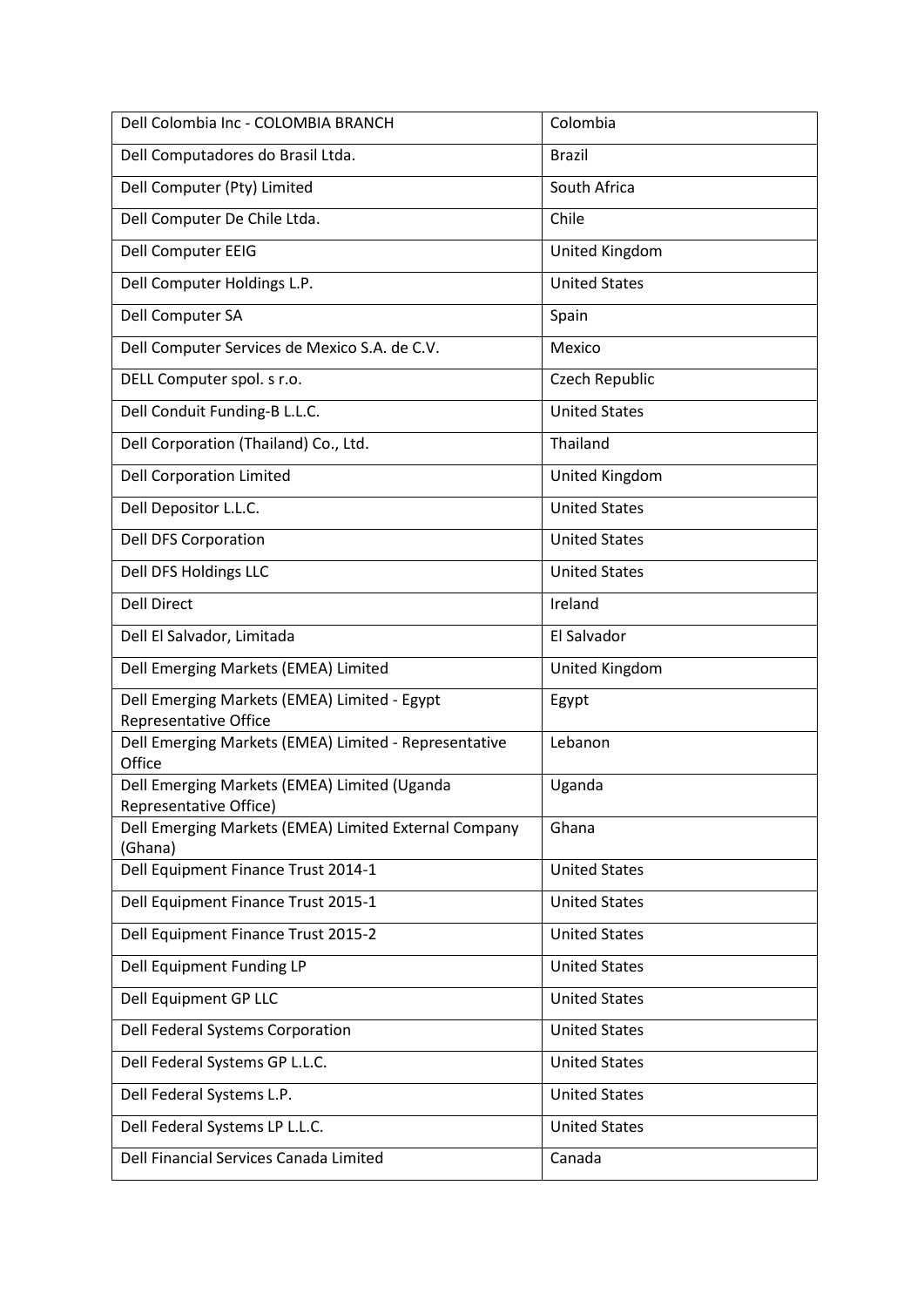| Dell Financial Services L.L.C.                             | <b>United States</b>        |
|------------------------------------------------------------|-----------------------------|
| Dell Funding L.L.C.                                        | <b>United States</b>        |
| Dell FZ-LLC                                                | <b>United Arab Emirates</b> |
| Dell FZ-LLC - Abu Dhabi Branch                             | <b>United Arab Emirates</b> |
| <b>Dell FZ-LLC - BAHRAIN BRANCH</b>                        | <b>Bahrain</b>              |
| Dell FZ-LLC - Dubai Branch                                 | <b>United Arab Emirates</b> |
| Dell FZ-LLC - Qatar Branch                                 | Qatar                       |
| Dell Gesellschaft m.b.H                                    | Austria                     |
| Dell Global B.V. - Bangladesh Liaison Office               | Bangladesh                  |
| Dell Global B.V. - Pakistan Liaison Office                 | Pakistan                    |
| Dell Global B.V. - Philippines Representative Office       | Philippines                 |
| Dell Global B.V. (Singapore Branch)                        | Singapore                   |
| Dell Global Business Center Sdn. Bhd.                      | Malaysia                    |
| Dell GmbH                                                  | Germany                     |
| Dell Guatemala, Ltda.                                      | Guatemala                   |
| <b>Dell Halle GmbH</b>                                     | Germany                     |
| Dell Hungary Technology Solutions Trade LLC                | Hungary                     |
| Dell III - Comercio de Computadores, Unipessoal Lda        | Portugal                    |
| Dell Inc.                                                  | <b>United States</b>        |
| Dell Information Technology (Kunshan) Company Limited      | China                       |
| Dell International Inc. (Korea)                            | Korea, Republic of          |
| Dell International L.L.C.                                  | <b>United States</b>        |
| Dell International Services India Private Limited (Active) | India                       |
| Dell International Services Philippines, Inc.              | Philippines                 |
| Dell Japan Inc                                             | Japan                       |
| Dell Leasing Mexico S. de RL de C.V.                       | Mexico                      |
| Dell Leasing Mexico Services S. de. R.L. de C.V.           | Mexico                      |
| Dell LLC                                                   | <b>Russian Federation</b>   |
| <b>Dell Marketing Corporation</b>                          | <b>United States</b>        |
| Dell Marketing GP L.L.C.                                   | <b>United States</b>        |
| Dell Marketing L.P.                                        | <b>United States</b>        |
| Dell Marketing LP L.L.C.                                   | <b>United States</b>        |
| Dell Mexico S.A. de C.V.                                   | Mexico                      |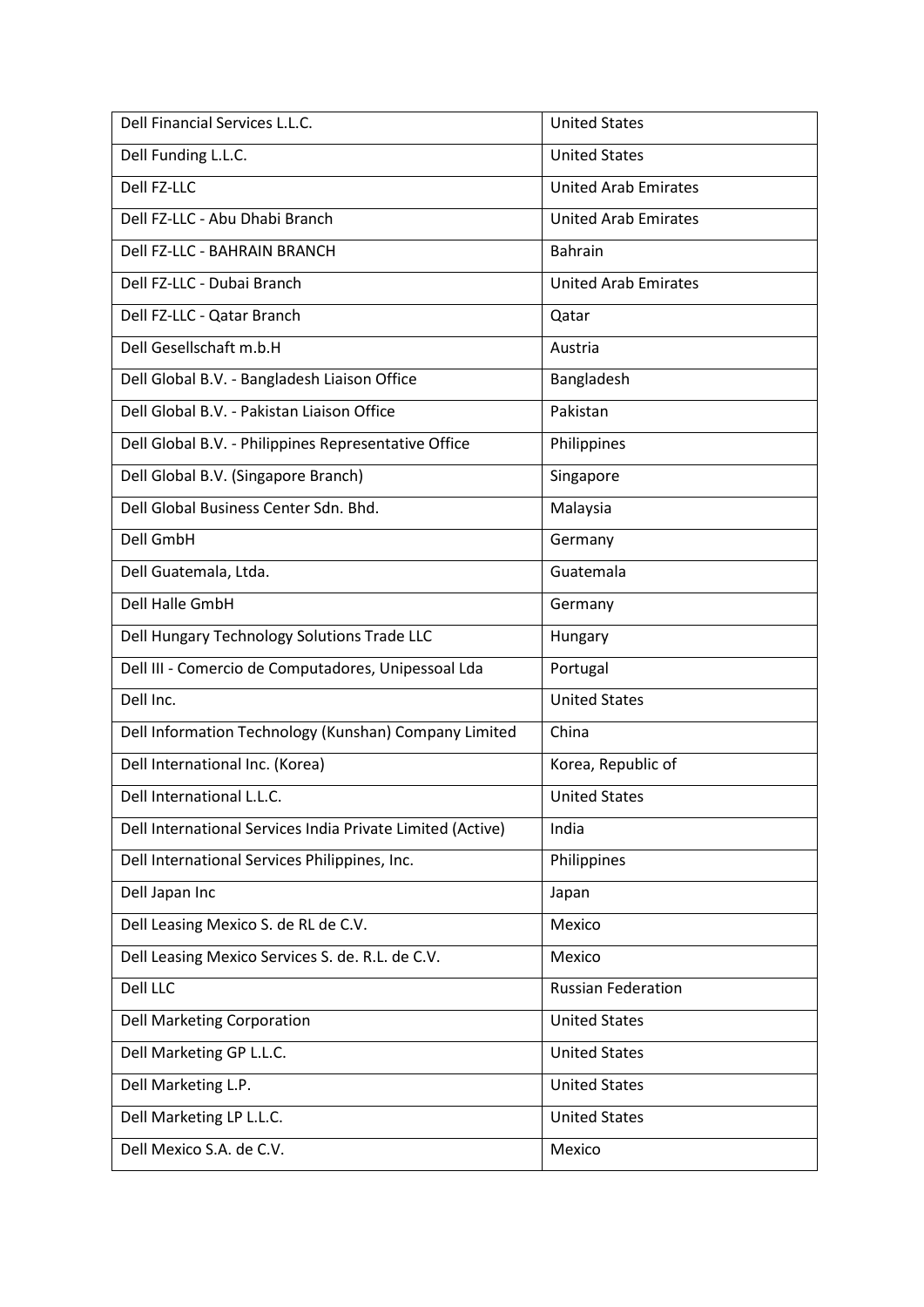| <b>Dell Morocco SAS</b>                                                     | Morocco              |
|-----------------------------------------------------------------------------|----------------------|
| Dell New Zealand Limited                                                    | New Zealand          |
| Dell NV                                                                     | Belgium              |
| Dell Panama S de RL                                                         | Panama               |
| Dell Peru S.A.C.                                                            | Peru                 |
| Dell Procurement (Xiamen) Company Limited                                   | China                |
| Dell Procurement (Xiamen) Company Limited - Shanghai<br><b>Branch</b>       | China                |
| Dell Procurement (Xiamen) Company Limited - Shenzhen<br><b>Branch</b>       | China                |
| Dell Product and Process Innovation Services Corp.                          | <b>United States</b> |
| <b>Dell Products</b>                                                        | Ireland              |
| Dell Products (Poland) Sp.z.o.o.                                            | Poland               |
| <b>Dell Products Corporation</b>                                            | <b>United States</b> |
| <b>Dell Products GP LLC</b>                                                 | <b>United States</b> |
| Dell Products L.P.                                                          | <b>United States</b> |
| Dell Products LP L.L.C.                                                     | <b>United States</b> |
| Dell Protective Services Inc.                                               | <b>United States</b> |
| Dell Puerto Rico Corp.                                                      | <b>Puerto Rico</b>   |
| Dell Receivables Corporation                                                | <b>United States</b> |
| Dell Receivables GP LLC                                                     | <b>United States</b> |
| Dell Receivables L.P.                                                       | <b>United States</b> |
| Dell Receivables LP LLC                                                     | <b>United States</b> |
| Dell Revolver Company L.P.                                                  | <b>United States</b> |
| Dell Revolver Funding L.L.C.                                                | <b>United States</b> |
| Dell Revolver GP L.L.C.                                                     | <b>United States</b> |
| Dell Revolving Transferor L.L.C.                                            | <b>United States</b> |
| Dell S.à r.l                                                                | Luxembourg           |
| Dell S.p.A.                                                                 | Italy                |
| Dell s.r.o.                                                                 | Slovakia             |
| Dell SA                                                                     | France               |
| Dell SA                                                                     | Switzerland          |
| Dell Sales Malaysia Sdn. Bhd.                                               | Malaysia             |
| Dell Services (China) Company Limited - Beijing Consulting<br><b>Branch</b> | China                |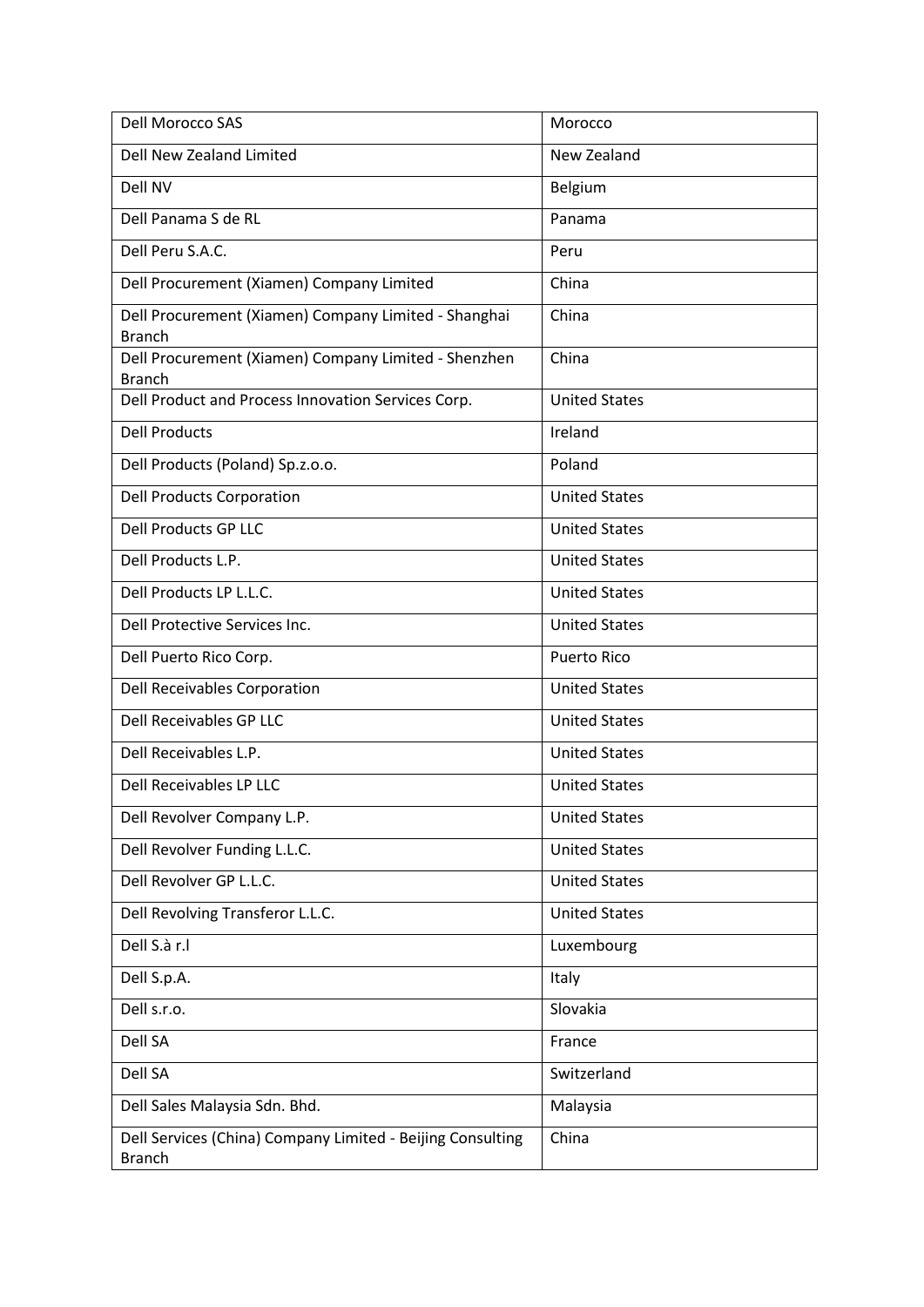| Dell Services (China) Company Limited - Shanghai Branch      | China                |
|--------------------------------------------------------------|----------------------|
| Dell Singapore Pte. Ltd. (keep till further advice from tax) | Singapore            |
| Dell Sp.z o.o.                                               | Poland               |
| Dell Systems (UK) Limited                                    | United Kingdom       |
| Dell Systems Applications Solutions, Inc.                    | <b>United States</b> |
| Dell Taiwan B.V., Taiwan Branch                              | Taiwan               |
| Dell Technology & Solutions Israel Ltd                       | Israel               |
| Dell Technology & Solutions Nigeria Limited                  | Nigeria              |
| Dell Technology Products And Services SA                     | Greece               |
| Dell Technology S.R.L.                                       | Romania              |
| Dell Teknoloji Limited Sirketi                               | Turkey               |
| <b>Dell USA Corporation</b>                                  | <b>United States</b> |
| Dell USA GP L.L.C.                                           | <b>United States</b> |
| Dell USA L.P.                                                | <b>United States</b> |
| Dell USA LP LLC                                              | <b>United States</b> |
| Dell World Trade Corporation                                 | <b>United States</b> |
| Dell World Trade GP L.L.C.                                   | <b>United States</b> |
| Dell World Trade L.P.                                        | <b>United States</b> |
| Dell World Trade LP L.L.C.                                   | <b>United States</b> |
| Denali Finance Corp.                                         | <b>United States</b> |
| Denali Intermediate Inc.                                     | <b>United States</b> |
| EMC (Benelux) B.V.                                           | Netherlands          |
| EMC Brasil Serviços De Ti LTDA.                              | <b>Brazil</b>        |
| EMC Computer Storage Systems (Sales & Services) Ltd.         | Israel               |
| EMC Computer Systems (Benelux) B.V.                          | Netherlands          |
| EMC Computer Systems (China) Co., Ltd.                       | China                |
| EMC Computer Systems (Malaysia) Sdn. Bhd.                    | Malaysia             |
| EMC Computer Systems (S A) (Pty) Ltd                         | South Africa         |
| EMC Computer Systems (South Asia) Pte. Ltd.                  | Singapore            |
| EMC Computer Systems (U.K.) Limited                          | United Kingdom       |
| <b>EMC Computer Systems AG</b>                               | Switzerland          |
| <b>EMC Computer Systems Austria GmbH</b>                     | Austria              |
| EMC Computer Systems Brasil Ltda.                            | <b>Brazil</b>        |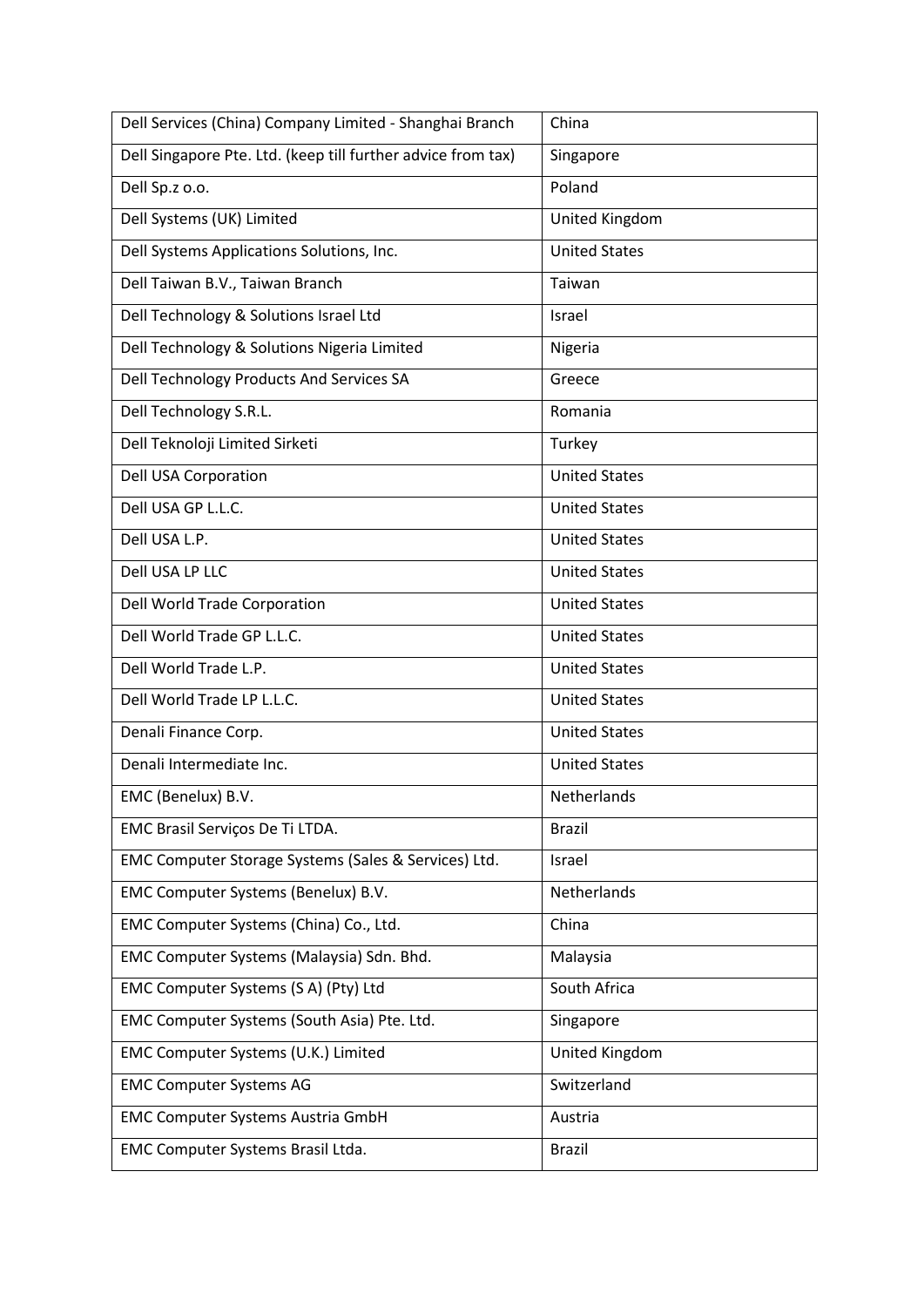| EMC Computer Systems Danmark A/S                                                     | Denmark              |
|--------------------------------------------------------------------------------------|----------------------|
| EMC Computer Systems France S.A.S.                                                   | France               |
| EMC Computer Systems Italia S.p.A.                                                   | Italy                |
| EMC Computer Systems Philippines, Inc.                                               | Philippines          |
| EMC Computer Systems Poland Sp. z o.o.                                               | Poland               |
| EMC Computer Systems Spain, S.A.U.                                                   | Spain                |
| <b>EMC Computer-Systems AS</b>                                                       | Norway               |
| <b>EMC Computer-Systems OY</b>                                                       | Finland              |
| <b>EMC Consulting (UK) Limited</b>                                                   | United Kingdom       |
| <b>EMC Corporation</b>                                                               | <b>United States</b> |
| <b>EMC Corporation of Canada</b>                                                     | Canada               |
| EMC Czech Republic s.r.o.                                                            | Czech Republic       |
| <b>EMC Deutschland GmbH</b>                                                          | Germany              |
| <b>EMC Egypt Service Center Limited</b>                                              | Egypt                |
| <b>EMC Europe Limited</b>                                                            | United Kingdom       |
| <b>EMC Global Holdings Company</b>                                                   | <b>United States</b> |
| <b>EMC Hungary Trading and Servicing Ltd.</b>                                        | Hungary              |
| <b>EMC Information Systems CIS</b>                                                   | Russia               |
| <b>EMC Information Systems International</b>                                         | Ireland              |
| <b>EMC Information Systems Malta Limited</b>                                         | Malta                |
| <b>EMC Information Systems Management Limited</b>                                    | Ireland              |
| EMC Information Systems N.V.                                                         | Belgium              |
| <b>EMC Information Systems Sweden AB</b>                                             | Sweden               |
| <b>EMC Information Technology Research &amp; Development</b><br>(Beijing) Co., Ltd.  | China                |
| <b>EMC Information Technology Research &amp; Development</b><br>(Shanghai) Co., Ltd. | China                |
| EMC Israel Development Center Ltd.                                                   | Israel               |
| <b>EMC IT Solutions India Private Limited</b>                                        | India                |
| EMC Japan K.K.                                                                       | Japan                |
| EMC Luxembourg PSF S.à.r.l.                                                          | Luxembourg           |
| <b>EMC New Zealand Corporation Limited</b>                                           | New Zealand          |
| <b>EMC Software and Services India Private Limited</b>                               | India                |
| <b>EMC South Street Investments LLC</b>                                              | <b>United States</b> |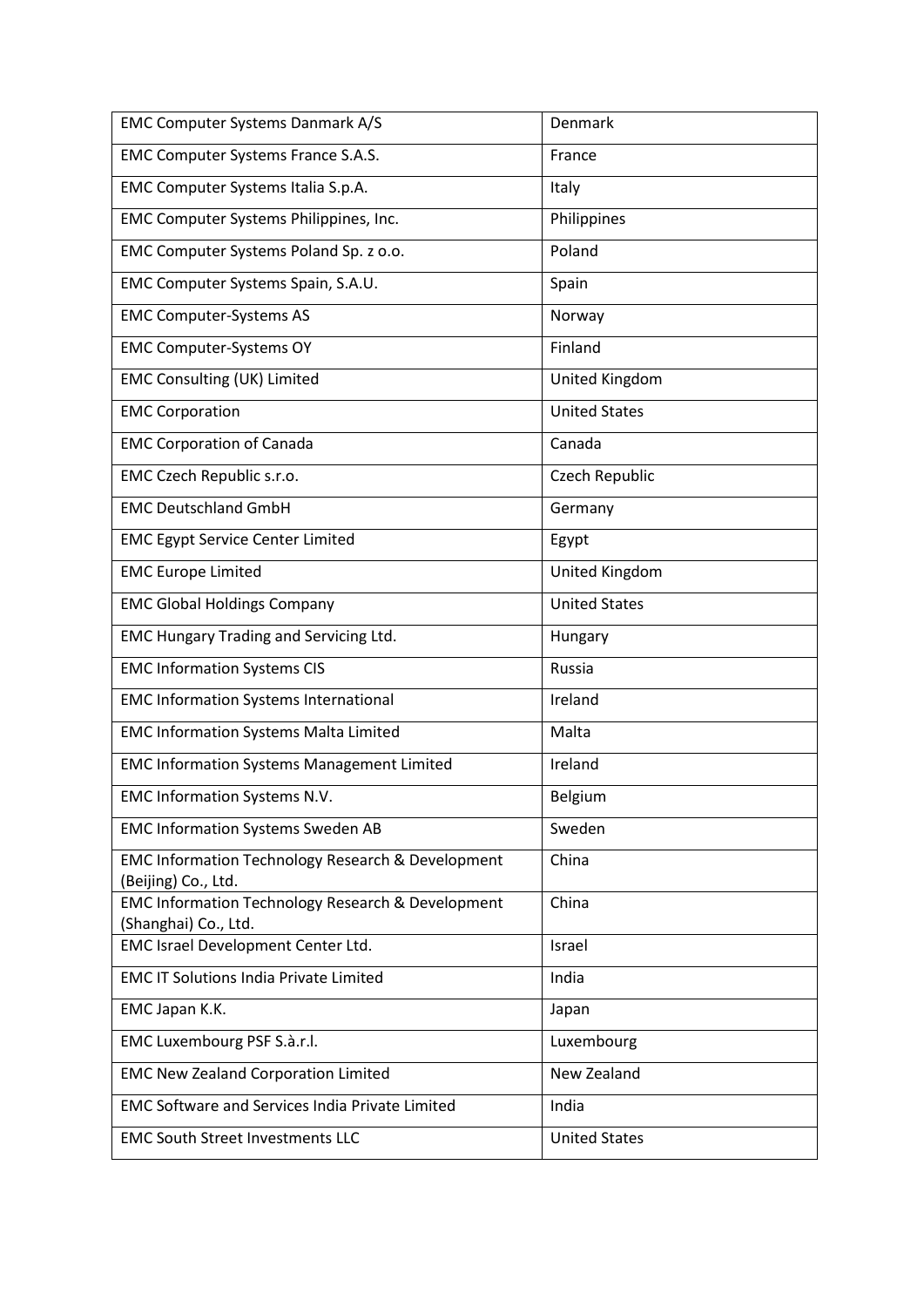| <b>EMC St. Petersburg Development Centre</b> | <b>Russian Federation</b> |
|----------------------------------------------|---------------------------|
| <b>EMC Technology India Private Limited</b>  | India                     |
| Force10 Networks Global, Inc.                | <b>United States</b>      |
| Force10 Networks International, Inc.         | <b>United States</b>      |
| Force10 Networks Singapore Pte. Ltd.         | Singapore                 |
| Force10 Networks, Inc.                       | <b>United States</b>      |
| <b>GPVTL Canada Inc.</b>                     | Canada                    |
| Hankook EMC Computer Systems Chusik Hoesa    | Korea, Republic of        |
| Information Systems EMC Greece S.A.          | Greece                    |
| License Technologies Group, Inc.             | <b>United States</b>      |
| <b>LLC Dell Ukraine</b>                      | Ukraine                   |
| Oy Dell AB                                   | Finland                   |
| PT Dell Indonesia                            | Indonesia                 |
| <b>RSA Federal LLC</b>                       | <b>United States</b>      |
| <b>RSA Security LLC</b>                      | <b>United States</b>      |
| Wyse International L.L.C.                    | <b>United States</b>      |
| Wyse Technology International B.V.           | <b>Netherlands</b>        |
| Wyse Technology L.L.C.                       | <b>United States</b>      |

## **Subsidiaries of Dell Technologies, Inc that have published their own privacy and security statements**:

| 3401 Hillview LLC                 | <b>United States</b> |
|-----------------------------------|----------------------|
| A.W.S. Holding, LLC               | <b>United States</b> |
| AirWatch LLC                      | <b>United States</b> |
| Arkinnet Software Private Limited | India                |
| AirWatch LLC                      | <b>United States</b> |
| Boomi, Inc.                       | <b>United States</b> |
| Immidio B.V.                      | <b>Netherlands</b>   |
| Nicira, Inc                       | <b>United States</b> |
| GoPivotal (UK) Limited            | United Kingdom       |
| GoPivotal Israel Ltd.             | Israel               |
| GoPivotal Italia S.r.l.           | Italy                |
| GoPivotal Netherlands B.V.        | Netherlands          |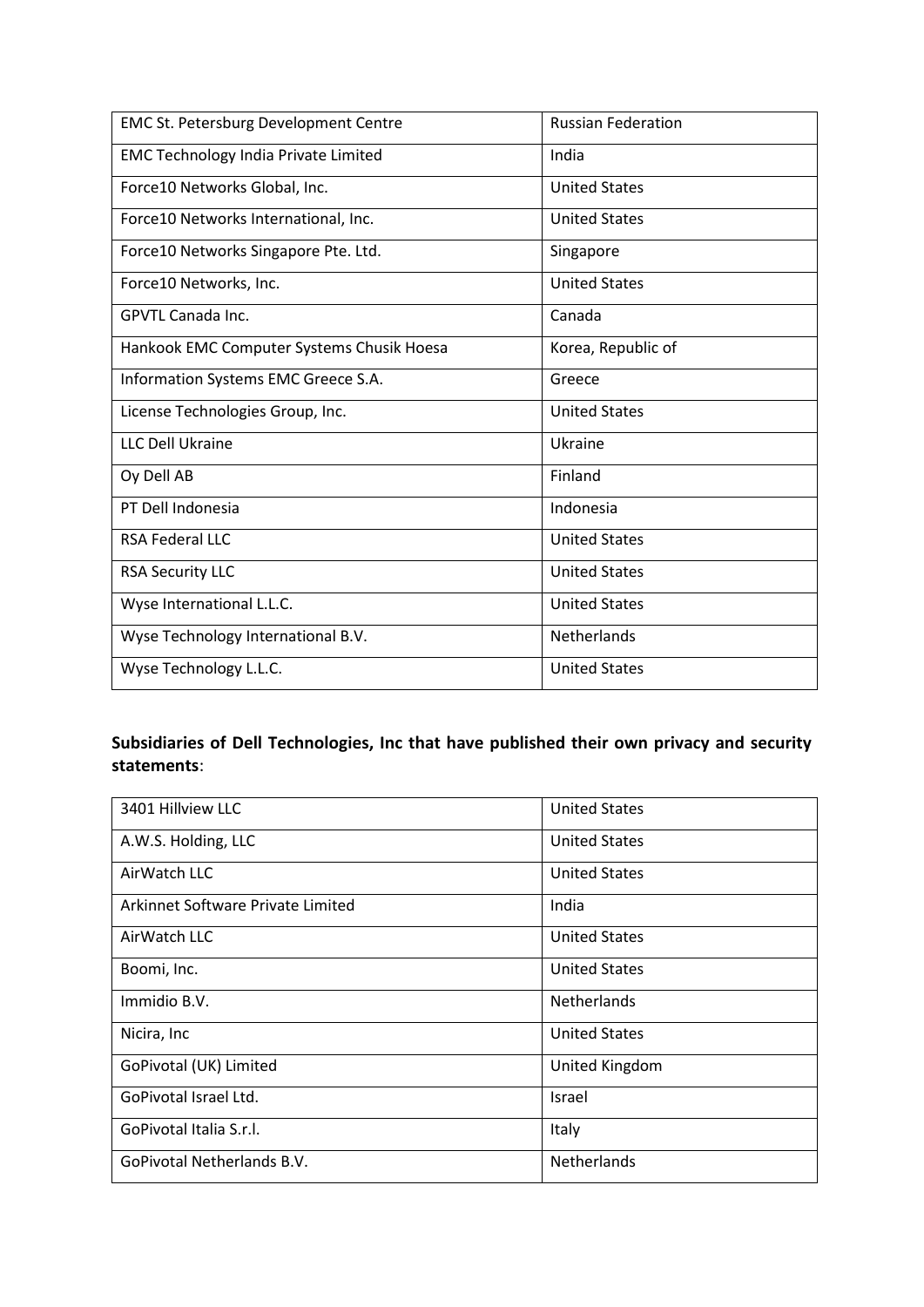| GoPivotal Singapore Pte. Limited                                 | Singapore            |
|------------------------------------------------------------------|----------------------|
| GoPivotal Software India Private Limited                         | India                |
| Pivotal Brasil Consultoria em Technologia da Informacao<br>Ltda. | <b>Brazil</b>        |
| Pivotal Group 1 Limited                                          | Bermuda              |
| Pivotal Group 2                                                  | Bermuda              |
| Pivotal Japan K.K.                                               | Japan                |
| Pivotal Labs Sydney Pty Ltd                                      | Australia            |
| Pivotal Software Australia Pty Limited                           | Australia            |
| Pivotal Software Deutschland GmbH                                | Germany              |
| Pivotal Software International                                   | Ireland              |
| Pivotal Software International Holdings                          | Ireland              |
| Pivotal Software Korea Ltd.                                      | Republic of Korea    |
| Pivotal Software, Inc.                                           | <b>United States</b> |
| Pivotal Technology (Beijing) Co., Ltd.                           | China                |
| Pivotal Technology (Beijing) Co., Ltd. - Shanghai Branch         | China                |
| SecureWorks Australia Pty. Ltd.                                  | Australia            |
| SecureWorks Corp.                                                | <b>United States</b> |
| SecureWorks Europe Limited                                       | United Kingdom       |
| SecureWorks Europe S.R.L.                                        | Romania              |
| SecureWorks, Inc                                                 | <b>United States</b> |
| SecureWorks India Private Limited                                | India                |
| SecureWorks Japan K.K.                                           | Japan                |
| SecureWorks SAS                                                  | France               |
| Taiwan VMware Information Technology LLC                         | Taiwan               |
| <b>VeloCloud Networks Private Limited</b>                        | India                |
| Velocloud Networks, LLC                                          | <b>USA</b>           |
| Virtustream Bulgaria EOOD                                        | <b>Bulgaria</b>      |
| Virtustream Canada Holdings, Inc.                                | Canada               |
| Virtustream Cloud Services Australia Pty Limited                 | Australia            |
| Virtustream Cloud Services Ireland Unlimited Company             | Ireland              |
| Virtustream Cloud Services Italia S.r.l.                         | Italy                |
| Virtustream Cloud Services Japan KK                              | Japan                |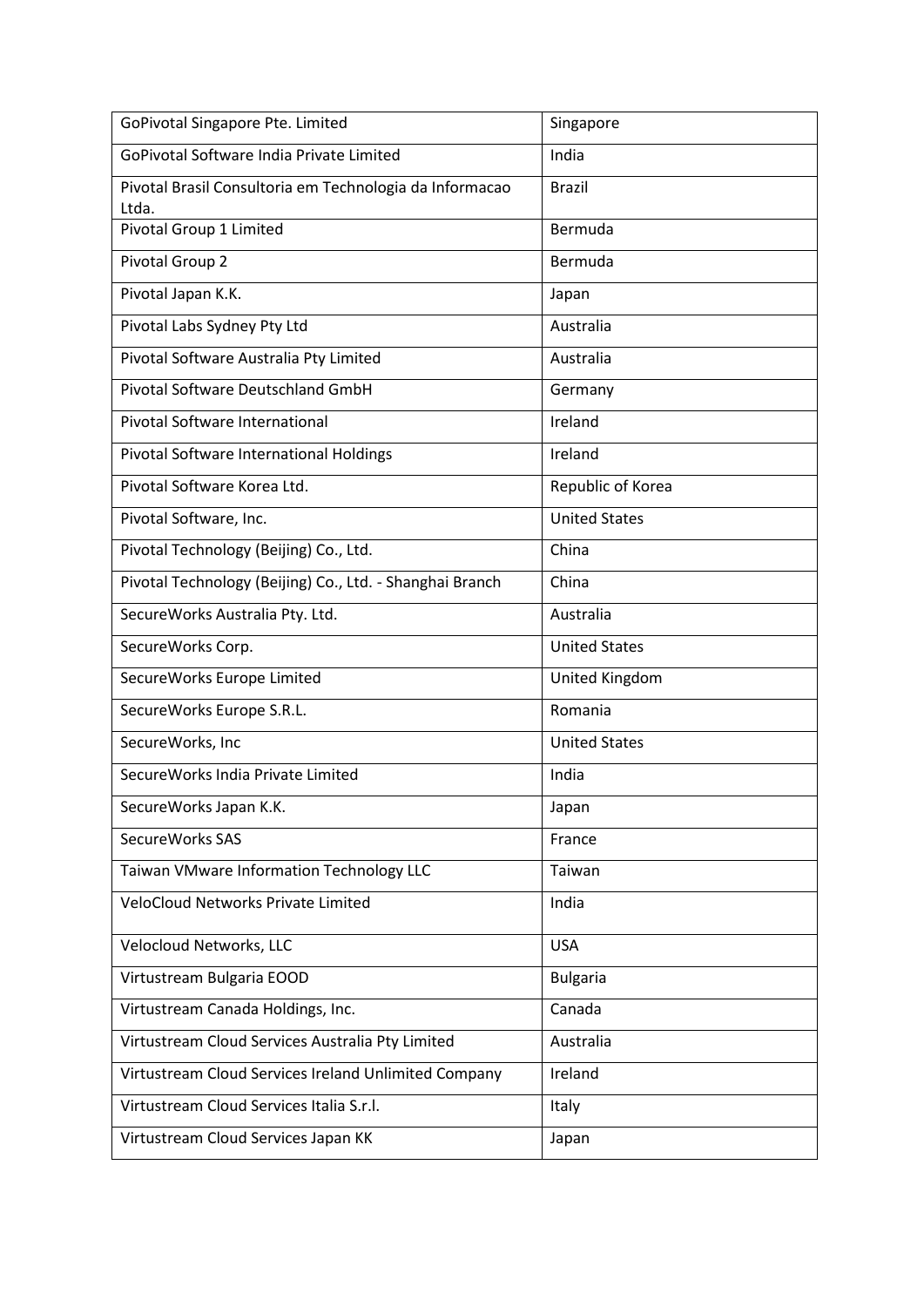| Virtustream Germany GmbH                                                  | Germany              |
|---------------------------------------------------------------------------|----------------------|
| Virtustream Group Holdings, Inc.                                          | <b>United States</b> |
| Virtustream IP Holding Company LLC                                        | <b>United States</b> |
| Virtustream Ireland Limited                                               | Ireland              |
| Virtustream Limited                                                       | Jersey               |
| Virtustream LT UAB                                                        | Lithuania            |
| <b>Virtustream Security Solutions LLC</b>                                 | <b>United States</b> |
| Virtustream Security Solutions Private Limited                            | India                |
| Virtustream Switzerland Sàrl                                              | Switzerland          |
| Virtustream UK Limited                                                    | United Kingdom       |
| Virtustream, Inc.                                                         | <b>United States</b> |
| VMware (Thailand). Co.Ltd,                                                | Thailand             |
| VMware Australia Pty Ltd                                                  | Australia            |
| <b>VMware Belgium</b>                                                     | Belgium              |
| <b>VMware Bermuda Limited</b>                                             | Ireland              |
| <b>VMware Bulgaria EOOD</b>                                               | <b>Bulgaria</b>      |
| <b>VMware Canada</b>                                                      | Canada               |
| VMware Information Technology (China) Co. Ltd. - Beijing<br><b>Branch</b> | China                |
| VMware Information Technology (China) Co. Ltd. -<br>Guangzhou Branch      | China                |
| VMware Information Technology (China) Co. Ltd. -<br>Shanghai Branch       | China                |
| <b>VMware Costa Rica Ltda</b>                                             | Costa Rica           |
| <b>VMware Denmark ApS</b>                                                 | Denmark              |
| VMware Eastern Europe LL+A2:B47C                                          | Armenia              |
| <b>VMware France SAS</b>                                                  | France               |
| VMware Global Inc, (German Branch)                                        | Germany              |
| VMware Global, Inc                                                        | <b>United States</b> |
| <b>VMware Hong Kong Limited</b>                                           | Hong Kong            |
| VMware Information Technology (China) Co. Ltd                             | China                |
| <b>VMware International Limited</b>                                       | Ireland              |
| VMware International Marketing Limited                                    | Ireland              |
| <b>VMware Israel Ltd</b>                                                  | Israel               |